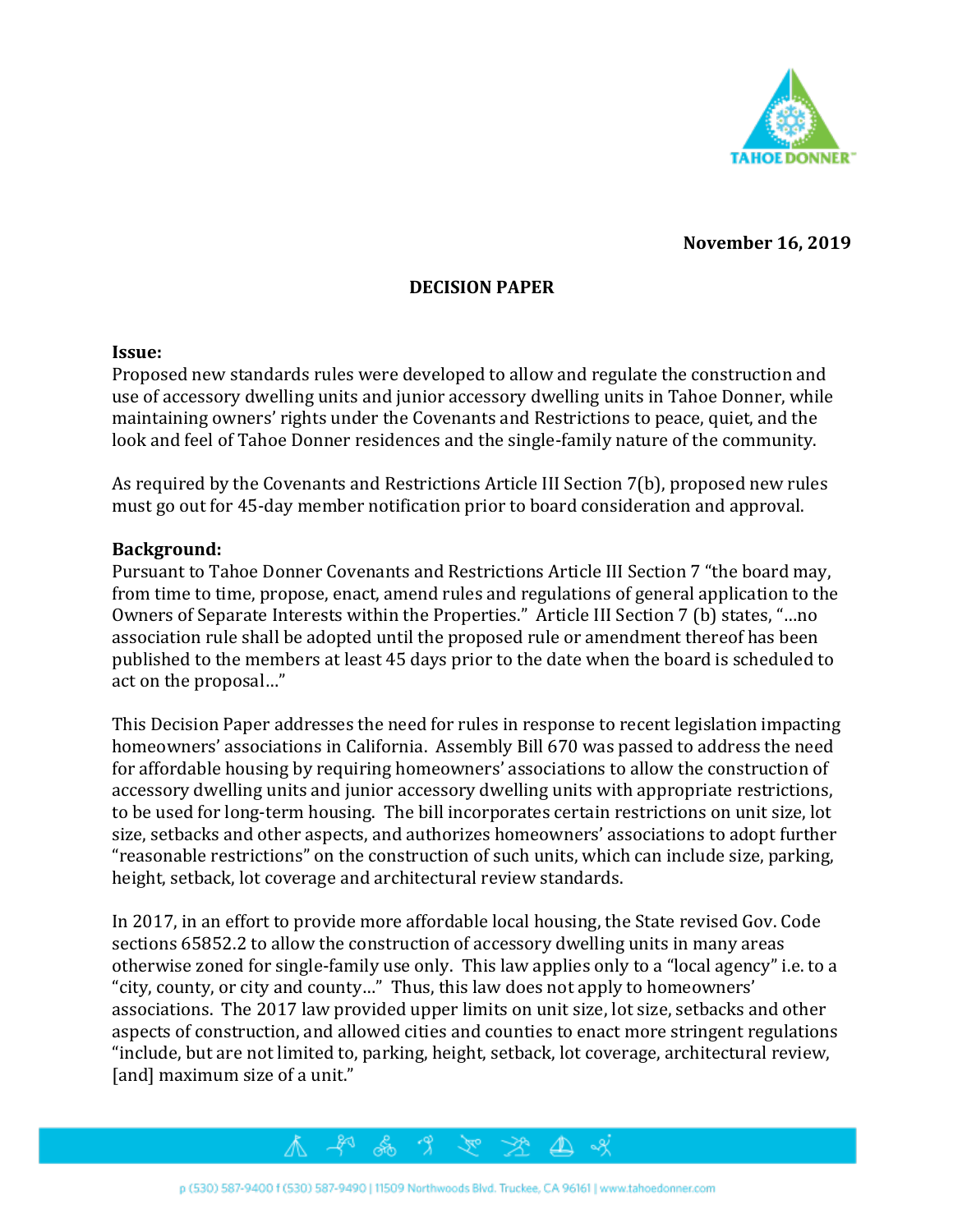

Following the 2017 legislation, the Town of Truckee adopted Ordinance 18.58.230 to govern the construction and use of secondary residential units which includes accessory dwelling units and junior accessory dwelling units. Permits issued by Truckee will presumably require compliance with this new ordinance, as well as ordinances and regulations applicable to short term rentals, and the Town's obligation to provide long term affordable housing stock.

On August 30, 2019 Governor Newsom signed into law Assembly Bill 670 (AB670) which becomes effective January 1, 2020. The stated intent of this new law is to "… encourage the construction of affordable accessory dwelling units and junior accessory dwelling units that are owner-occupied and that are used for rentals of terms longer than 30 days." As noted above, as of January 1, 2020, these units are no longer prohibited in our community. However, in accordance with this new law, our community can enforce existing restrictions and rules, and adopt new rules, in order to implement the intent of this law while at the same time ensuring that any adverse impacts on our community are minimized.

Subsequent an informative presentation at the October 19, 2019 board of directors meeting (see [https://www.tahoedonner.com/members/governance/board-meetings/meeting](https://www.tahoedonner.com/members/governance/board-meetings/meeting-documents/2019-2020/)[documents/2019-2020/](https://www.tahoedonner.com/members/governance/board-meetings/meeting-documents/2019-2020/) for further background information), the board of directors directed staff and the Architectural Standards Committee to draft rules pertaining to the construction and use of accessory dwelling units using the suggested rules presented at the meeting. In addition to drafting new rules, staff is suggesting creating a member tool kit available online and included in accessory dwelling unit permit applications to include existing Tahoe Donner rules that apply will be listed for information purposes for those constructing ADUs, including but not limited to:

- the requirement that owners provide the rules and ensure compliance by the tenants,
- the name and contact information for the long-term tenants must be provided to the office
- tenants will not have the right to use the private amenities unless the owner relinquishes their rights to use the amenities

Since the October board meeting, draft rules were developed, reviewed and discussed by staff and the Architectural Standards Committee. The committee felt strongly that two options regarding short-term rental restrictions should be presented to the board for review and decision for one option to move forward in the 45-day notice. Generally, the majority of the Architectural Standards Committee is in recommendation of Short-Term Rental of an ADU or JADU Option 2.



 $\mathscr{R}^{\circ}$  .

 $\Delta$ 

本やみる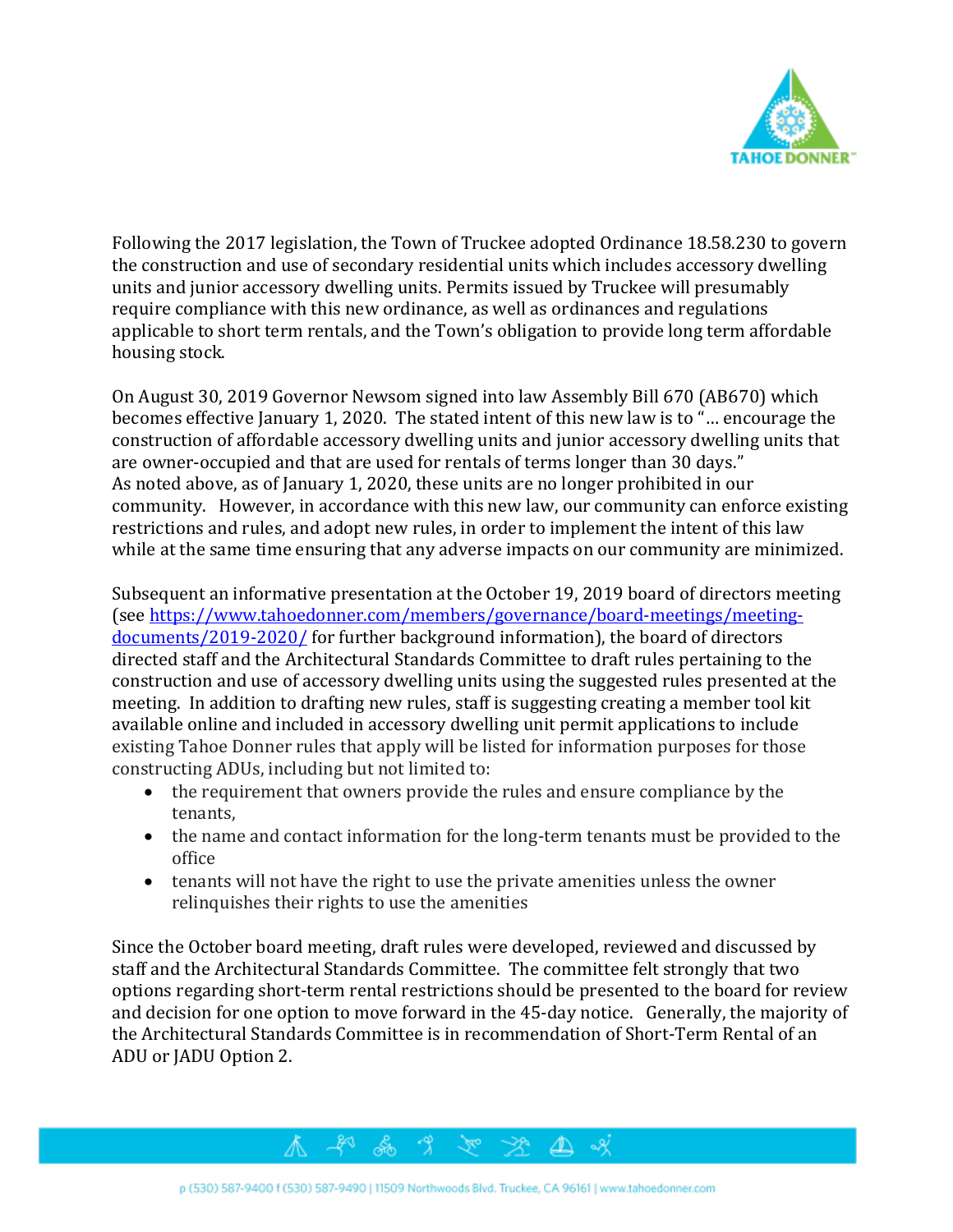

The Covenants Committee has not had the opportunity to review the proposed parking rule due to the timing of the rule drafting window relative to their November committee meeting. Management proposes to have the Covenants Committee review the draft parking rule at their December meeting in order to provide any feedback at the December 15 board of directors ahead of the 45-day notification publication deadline.

A copy of the draft proposed rules is attached. These draft rules and the 45-day notice were provided to Tahoe Donner legal counsel for review and advisement to the board.

Among other things, the new rules are intended to:

- Express the intent of the legislation;
- Define the regulations on construction and use of accessory dwelling units in Tahoe Donner;
- Protect the character of the community; and
- Encourage affordable housing as one way to address the lack of affordable housing in the Truckee community.

The new proposed rules would:

- Provide definitions for an accessory dwelling unit and a junior accessory dwelling unit, and applicable regulations and restrictions;
- Provide guidance to members and the TDA as to application of the Governing Documents to these units, including size, parking, and setback requirements;
- Clarify the application process for permitting for accessory dwelling units (detached and attached) and junior accessory dwelling units will fall under existing permit categories.
- Expressly permit members to construct or use accessory dwelling units as long as they are rented for terms longer than 30 days.

The permitting for an accessory dwelling unit either attached, detached or as a junior accessory dwelling unit is proposed to fall under existing permitting categories and fees. Depending on the project scope of the accessory dwelling or junior accessory dwelling, the project permit application will fall under one of the following categories:

**Major Projects:** this includes new houses, multiples, commercial buildings, additions (over 500 SQ FT), garages with addition. All these projects require neighbor notification. *Detached and attached accessory dwelling units (over 500 SQ FT)*

 $\Delta$